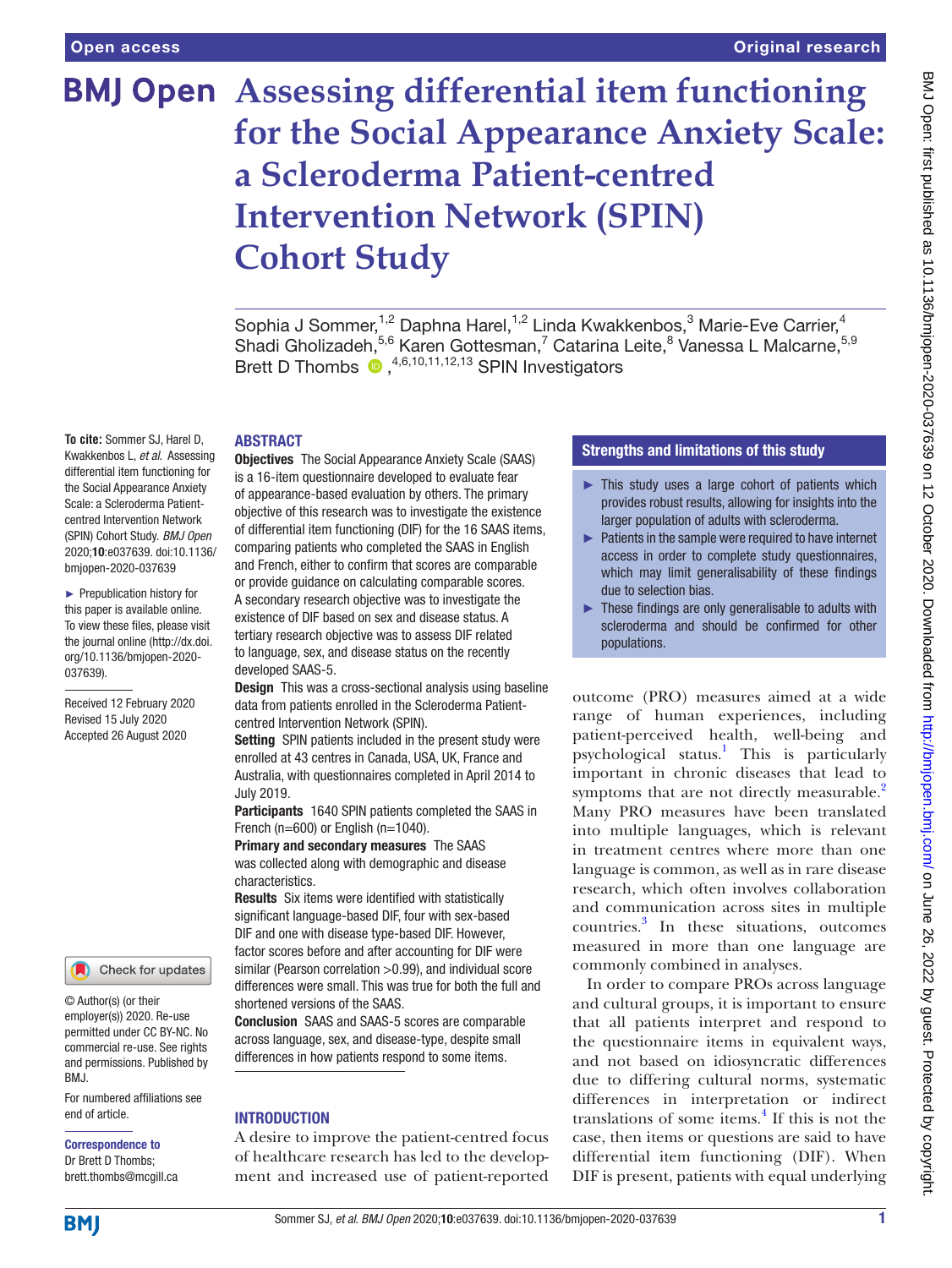levels of the construct, or latent trait, measured by that scale will respond differently to the same item.<sup>5</sup>

Systemic sclerosis (SSc) is a rare, multisystem autoimmune disorder with heterogeneous symptomatology characterised by microvascular damage and fibrosis in multiple organs.<sup>67</sup> Changes in appearance are common and can include telangiectasias, hypopigmentation and hyperpigmentation, loss of skin folds, loss of flexibility of the lips, digital ulcers and hand contractures.<sup>68</sup> These changes in appearance are often in socially relevant areas of the body, such as the face and hands, and can lead to problems with social interactions and increased social appearance anxiety.<sup>[9](#page-7-6)</sup>

The Social Appearance Anxiety Scale (SAAS) is a 16-item scale, which aims to measure patients' fear of appearance-based evaluation[.10](#page-7-7) Among people with SSc, the SAAS may be used for both individual-level treatment plans and larger scale research, evaluating the impact of potential interventions. The Scleroderma Patient-centred Intervention Network (SPIN) Cohort is a web-based, international cohort designed to collect PROs at regular intervals and as a framework to conduct trials of psychosocial and rehabilitation interventions for patients with SSc.<sup>11</sup> Depending on their native language, participants enrolled in SPIN may complete the SAAS in French, English or Spanish; however, no research has yet confirmed that SAAS scores are comparable across these language groups.

A recent study developed a shortened version of the SAAS consisting of five items (SAAS-5) for use in patients with SSc.<sup>12</sup> The use of shortened versions, such as the SAAS 5, has the potential to decrease patient burden and increase data quality.<sup>13</sup> However, it is of interest to determine whether the shortened version exhibits DIF.

Therefore, the primary purpose of this analysis is to investigate the comparability of responses to versions of the SAAS administered in different languages. As a secondary research objective, comparability of SAAS scores with respect to disease type and sex were also assessed. A tertiary research objective was to assess the comparability of SAAS scores on the 5-item shortened version.

## MATERIALS AND METHODS

### Patients and procedures

The sample consisted of patients enrolled in the SPIN Cohort with complete data study questionnaires from initial enrollment sessions between April 2014 and July 2019. Participants in the SPIN Cohort were enrolled at 43 centres in Canada, USA, UK, France and Australia. To be eligible for the SPIN Cohort, participants must be classified as having SSc according to the 2013 ACR/ EULAR classification criteria, $14$  confirmed by a SPIN physician, be at least 18 years of age, have the ability to give informed consent, and be fluent in English, French, or Spanish. However, the present study only included patients who completed study questionnaires in English

or French, as the sample size of Spanish patients was too small to be included at the time of the analyses. Exclusion criteria for participation in the SPIN Cohort include not having access to the internet or otherwise not being able to respond to questionnaires via the internet. The SPIN sample is a convenience sample. Eligible participants are invited by the attending physician or a supervised nurse coordinator to participate in the SPIN Cohort, and written informed consent is obtained. The local SPIN physician or supervised nurse coordinator then completes a medical data form that is submitted online to initiate participants registration in the SPIN Cohort. After completion of online registration, an automated welcoming email is sent to participants with instructions on how to activate their SPIN online account and how to complete the SPIN Cohort patient measures online. SPIN Cohort participants complete outcome measures via the internet on enrollment and subsequently every 3 months.

#### **Measures**

#### Demographics and disease characteristics

Demographic and disease variables included age, sex, race/ethnicity, marital status, education level, time since diagnosis, and SSc subtype. Disease subtypes were classified as limited or diffuse. Limited disease was defined as skin involvement distal to the knees and elbows only, whereas diffuse disease included more extensive skin involvement. $^{15}$  The country of patient recruitment and language of assessment were also recorded.

#### Social Appearance Anxiety Scale

The SAAS consists of 16 items assessing patients' selfreported anxiety about appearance-based evaluation. The SAAS was initially validated among three samples of undergraduate students (n=512, 853, and 541, respectively). $^{10}$  In this population, the SAAS was shown to have unifactorial structure, high internal consistency, high test–retest reliability, and was positively correlated with other social anxiety measures.<sup>10</sup> A recent study of  $938$ participants enrolled in the SPIN Cohort demonstrated that the SAAS is a unidimensional, reliable, and valid measurement of social appearance anxiety among people with  $SSc<sup>16</sup>$ . The SAAS was initially written in English. The French version used in this study was translated by SPIN investigators using the forward-backward method.<sup>17</sup> For both versions, item responses are recorded on a five point scale (1=not at all, 5=extremely). Item 1 ('I feel comfortable with the way I appear to others') is reverse coded before summing across items to produce a total score ranging from 16 to 80. Higher scores indicate higher levels of appearance anxiety.

The SAAS-5, consisting of items 6, 7, 12, 13 and 14 from the original SAAS, was recently developed and validated for use in patients with  $SSc<sup>12</sup>$  $SSc<sup>12</sup>$  $SSc<sup>12</sup>$  Scores on the SAAS-5 range from 5 to 25, with higher scores indicating higher levels of appearance anxiety.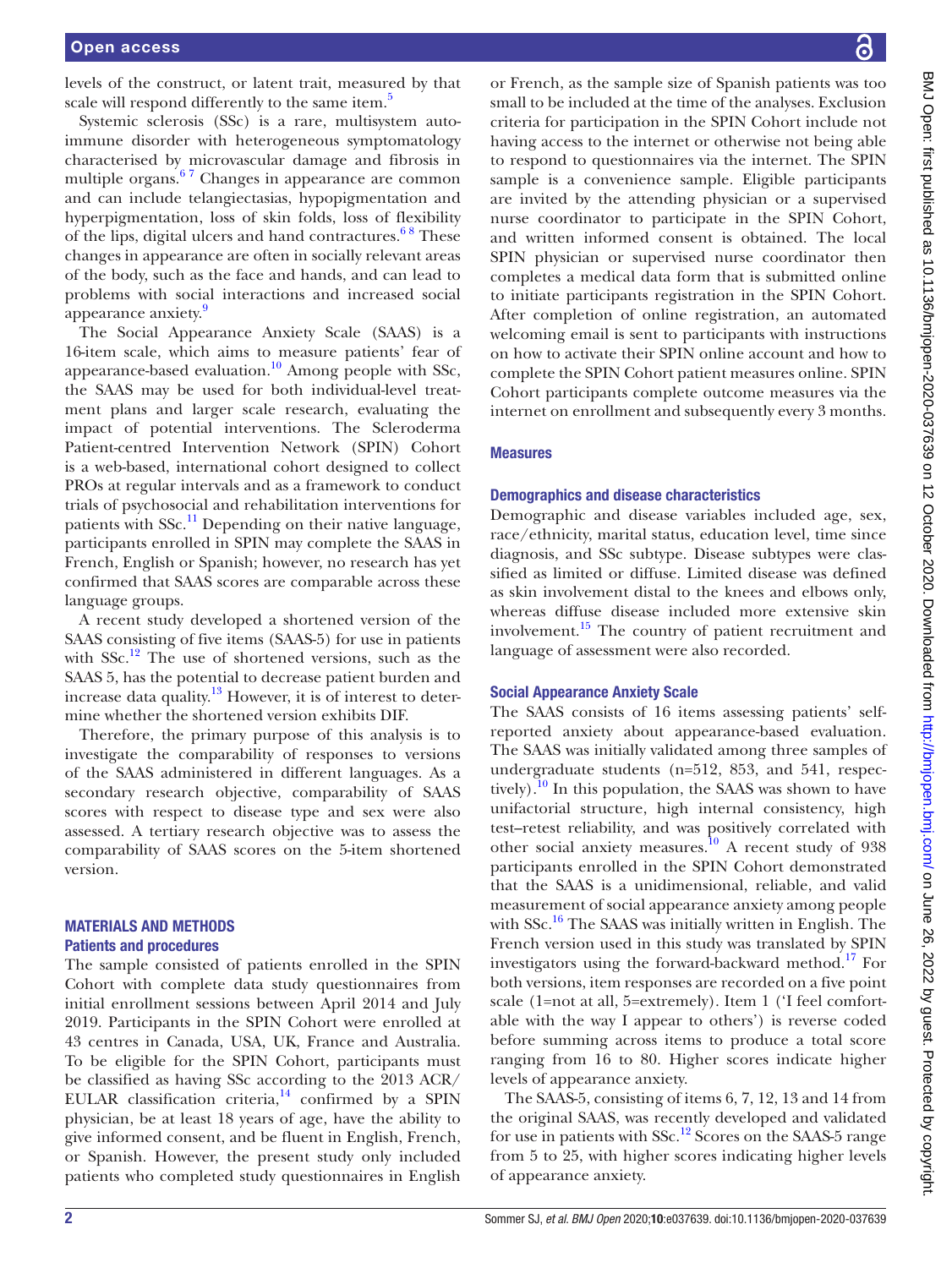

<span id="page-2-0"></span>Figure 1 Three possible ICC for a five-category item. The left and middle panels show ICCs for items with the same approximate discrimination parameters (alphas) but different item-level thresholds (betas). The left and right panels show ICCs for items with the same approximate item-level thresholds (betas) but different discrimination parameters (alphas). ICC, itemcharacteristic curve.

#### Statistical analysis

The English-speaking and French-speaking samples were compared based on demographic and disease characteristics to identify possible differences between the two language groups.

A generalised partial credit model (GPCM) was then used to model the latent factor (social anxiety with appearance) underlying the SAAS. For each item, a GPCM was used to estimate two types of item-level parameters: (1) thresholds (betas) for the level of the latent factor (theta) at which respondents are more likely to endorse a given response category instead of the category below and (2) a discrimination parameter (alpha) that measures the strength of the relationship between that item and the underlying latent factor.<sup>18</sup>

Item-characteristic curves (ICCs) are often used to visualise these parameters, and [figure](#page-2-0) 1 shows three examples of ICCs for a hypothetical 5-category item. Each curve in an ICC plot corresponds to a possible categorical response. Along the latent spectrum, the height of each curve indicates the estimated probability that a respondent with a particular level of the latent factor will respond with the corresponding category. Item-level thresholds are visualised as the intersections between consecutive curves; discrimination parameters are visualised as the peaked-ness of the curves. When item-level thresholds vary across observed groups, items are said to display uniform DIF. Uniform DIF could be visualised as a horizontal shift of ICC for one demographic group compared with the other. Meanwhile, when the discrimination parameter varies across observed groups, items are said to display non-uniform DIF. Non-uniform DIF could be visualised as a change in the peaked-ness of the curves for one demographic group compared with the other.

The *lordif* package in  $R^{19}$ <sup>20</sup> was used to identify items with language-based DIF through an iterative procedure. The algorithm implemented by *lordif* iteratively fits three ordinal logistic models for each item and uses these models to flag items with potential DIF. The first model predicts the probability of each response category using estimated latent factor scores alone, while

the second and third models test for uniform and nonuniform DIF, respectively. Once a set of items is flagged, the algorithm then re-estimates latent factor scores using another GPCM that accounts for DIF on those items. DIF

<span id="page-2-1"></span>

|                                             |                                   | English-                           | French-                           |
|---------------------------------------------|-----------------------------------|------------------------------------|-----------------------------------|
| Variable                                    | <b>All patients</b><br>$(n=1640)$ | speaking<br>patients<br>$(n=1040)$ | speaking<br>patients<br>$(n=600)$ |
| Mean age, years<br>$(SD)^*$                 | 55.1(12.5)                        | 55.7(11.7)                         | 54.0 (13.8)                       |
| Female (%)                                  | 87.2                              | 87.6                               | 86.5                              |
| Mean SAAS<br>summed score (SD)              | 29.1 (13.7)                       | 28.3 (13.2)                        | 30.5(14.5)                        |
| Diffuse disease type 39.0<br>$(\% )$        |                                   | 42.4                               | 33.2                              |
| Mean time since<br>diagnosis, years<br>(SD) | 9.2(7.9)                          | 9.7(8.0)                           | 8.5(7.6)                          |
| Married or common<br>law $(\%)$             | 71.2                              | 73.3                               | 67.5                              |
| At least 12 years of<br>education (%)       | 85.7                              | 94.2                               | 70.8                              |
| Race†                                       |                                   |                                    |                                   |
| White (%)                                   | 83.6                              | 83.9                               | 83.0                              |
| Black (%)                                   | 7.1                               | 6.1                                | 8.8                               |
| Other (%)                                   | 9.3                               | 10.0                               | 8.2                               |
| Country of patient recruitment              |                                   |                                    |                                   |
| Canada (%)                                  | 24.9                              | 28.7                               | 18.5                              |
| <b>USA (%)</b>                              | 35.5                              | 55.9                               | 0.2                               |
| <b>UK (%)</b>                               | 9.7                               | 15.3                               | 0.0                               |
| France (%)                                  | 29.8                              | 0.1                                | 81.3                              |
| Australia (%)                               | 0.1                               | 0.1                                | 0.0                               |

SAAS, Social Appearance Anxiety Scale.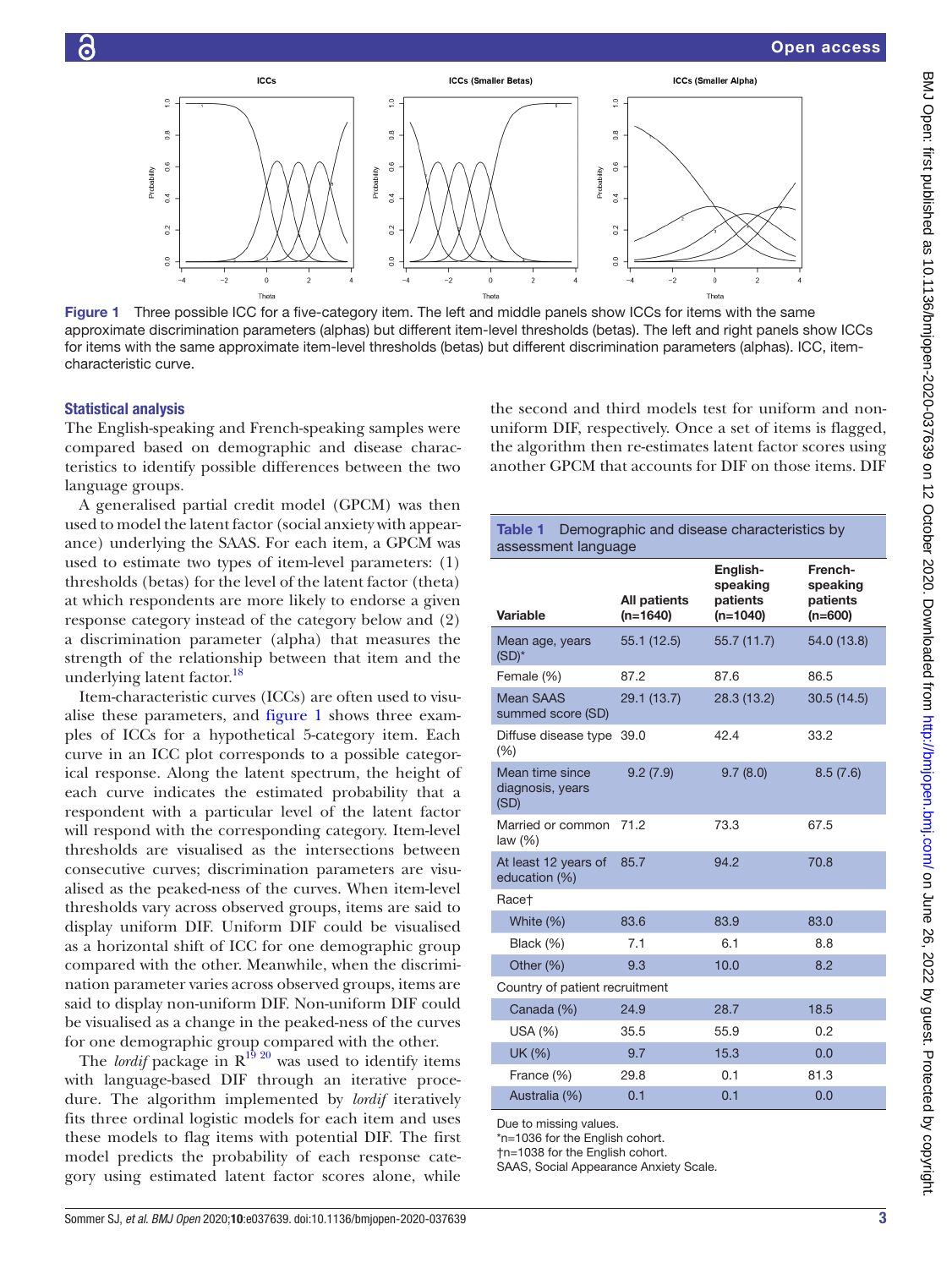<span id="page-3-0"></span>

| Table 2                                | <b>SAAS</b> items                                                                   |  |
|----------------------------------------|-------------------------------------------------------------------------------------|--|
| Item*                                  | Item text                                                                           |  |
| $\overline{1}$                         | I feel comfortable with the way I appear to others.                                 |  |
| 2                                      | I feel nervous when having my picture taken.                                        |  |
| 3                                      | I get tense when it is obvious people are looking at me.                            |  |
| 4                                      | I am concerned people won't like me because of the way<br>Llook.                    |  |
| 5                                      | I worry that others talk about flaws in my appearance<br>when I am not around.      |  |
| 6                                      | I am concerned people will find me unappealing because<br>of my appearance.         |  |
| $\overline{7}$                         | I am afraid people find me unattractive.                                            |  |
| 8                                      | I worry that my appearance will make life more difficult<br>for me.                 |  |
| 9                                      | I am concerned that I have missed out on opportunities<br>because of my appearance. |  |
| 10                                     | I get nervous when talking to people because of the way<br>Llook.                   |  |
| 11                                     | I feel anxious when other people say something about my<br>appearance.              |  |
| 12                                     | I am frequently afraid that I won't meet others' standards<br>of how I should look. |  |
| 13                                     | I worry people will judge the way I look negatively.                                |  |
| 14                                     | I am uncomfortable when I think others are noticing flaws<br>in my appearance.      |  |
| 15                                     | I worry that a romantic partner will/would leave me<br>because of my appearance.    |  |
| 16                                     | I am concerned that people think I am not good looking.                             |  |
| SAAS, Social Appearance Anxiety Scale. |                                                                                     |  |

is accounted for by allowing item level parameters to vary across groups. The process stops once the same items are repeatedly flagged for DIF.[20](#page-8-9)

During the iterative search for items with DIF, items were flagged using a  $\chi^2$  test comparing the first and third models (alpha=0.01 significance level). Flagged items were then re-examined to distinguish between uniform and non-uniform DIF. This was done by separately comparing the first and second models (to ascertain uniform DIF) and second and third models (to ascertain non-uniform DIF), again using a  $\chi^2$  test (alpha=0.01 significance level).

Items with DIF were further investigated by comparing item-level parameters from a GPCM for patients who completed the SAAS in English and French. To visualise and understand differences among the two groups on each item, item true score functions for English-speakers and French-speakers were compared, which show expected responses for items with DIF as a function of estimated latent social appearance anxiety accounting for DIF.

The questionnaire-level impact of DIF on estimated latent factor scores was assessed by plotting test characteristic curves, which show expected summed scores on the SAAS as a function of patients' GPCM scores accounting for DIF. As per previous guidelines, impact was numerically assessed by comparing initial scores (not accounting

for DIF) to final scores (accounting for DIF), using the Pearson correlation of the two scores and by comparing individual score differences to the SEs of initial scores.<sup>[21 22](#page-8-10)</sup> To assess whether the correlation significantly differed from 1, a randomisation null distribution and p values were obtained by randomly permuting group labels 1000 times and re-estimating scores and statistics holding the measurement model fixed across permutations, but re-estimating the item-level parameters based on the permuted dataset.

Lastly, the median and range of score differences (of the difference between scores accounting for and not accounting for DIF) were also calculated, and score differences were plotted against initial scores to find areas of the latent spectrum with highest DIF impact. Before comparison, scores were placed on the same scale using a transformation by Stocking and Lord. $23$  This was also done using the *lordif* package, which equates final scores accounting for DIF to initial GPCM estimates using the non-DIF items as anchors.

The same process was repeated to identify and investigate DIF related to sex and disease status, respectively, and additionally for the SAAS-5.

#### Patient involvement

SPIN was conceived by a collaboration of investigators and patients. SPIN's Patient Advisory Board advises the SPIN Steering Committee on priorities for investigation. Patients were included in the SPIN Publication Committee, which reviewed the proposal for the present study and its methods. Two patients were coauthors of the present report.

#### **RESULTS**

The English and French samples included 1040 and 600 patients, respectively. [Table](#page-2-1) 1 presents descriptive statistics for the full sample, as well as the English and French samples separately.

#### DIF analysis

Six of the 16 SAAS items [\(table](#page-3-0) 2) were identified as having statistically significant (p<0.01) language-based DIF: items 2, 5, 8, 11, 12 and 13. Only item 11 was identified as having non-uniform DIF. Item true score functions for these six items are shown in [figure](#page-4-0) 2. For most items with uniform DIF, French speakers' expected item level responses were slightly higher than their Englishspeaking counterparts with equal levels of appearance anxiety. This pattern is reversed for item 2.

Test characteristic curves for the English and French cohorts are plotted in [figure](#page-4-1) 3, while [figure](#page-5-0) 4 shows score differences based on GPCMs that do and do not account for DIF. At the questionnaire level, French speakers are expected to have slightly larger summed scores on the SAAS as compared with English speakers with the same level of appearance anxiety. The correlation between the two sets of GPCM scores was 0.99977 (95% CI 0.99975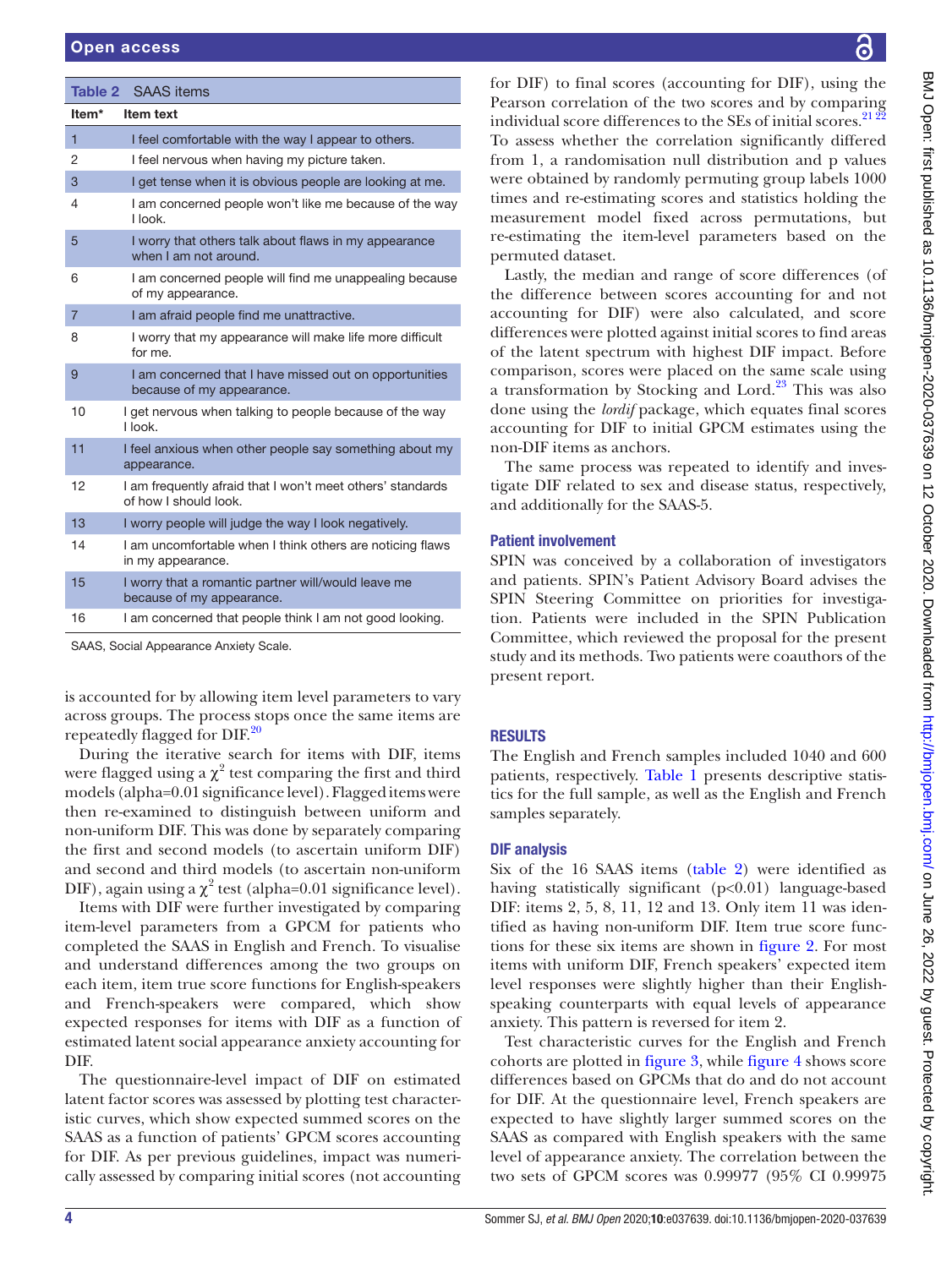

<span id="page-4-0"></span>Figure 2 Item true score functions for the six items identified as having language-based DIF. For items 5, 8, 12 and 13, these plots demonstrate that French speakers are expected to give larger categorical responses than English speakers with equal levels of appearance anxiety. This trend is reversed for item 2, while item 11 demonstrates non-uniform DIF (ie, the true score functions for English and French speakers cross each other). DIF, differential item functioning.



<span id="page-4-1"></span>Figure 3 Test characteristic curve showing expected summed scores on the SAAS as a function of estimated social appearance anxiety accounting for DIF. Thus, among French and English speakers with the same estimated level of social appearance anxiety, French speakers are expected to have slightly larger summed scores. DIF, differential item functioning; SAAS, Social Appearance Anxiety Scale.

to 0.99979, p<0.001). At the individual level, the median GPCM score difference (scores accounting for DIF minus scores that do not account for DIF) was 0.0049, and differences in factor scores ranged from −0.078 to 0.065. No individual score differences exceeded the standard errors of initial estimates. Patients with the largest score differences had initial GPCM scores around −0.5 and 1.0, whereas individuals whose initial estimated anxiety level was extreme (low or high) or average had smaller DIF impact.

Four items were identified as having sex-based DIF (all uniform): items 2, 4, 9 and 14. Only item two exhibited both language and sex based DIF. Item true score functions suggest that females tend to give slightly higher categorical responses than equally anxious males on items 2 and 14 and lower responses on items 4 and 9. Meanwhile, the test characteristic curves for males and females were practically indistinguishable, suggesting that equally anxious males and females have almost identical expected summed scores. The correlation between the two sets of GPCM scores was 0.99985 (95% CI 0.99983 to 0.99986, p=0.003). At the individual level, the median score difference based on a GPCM was 0.0020, and differences in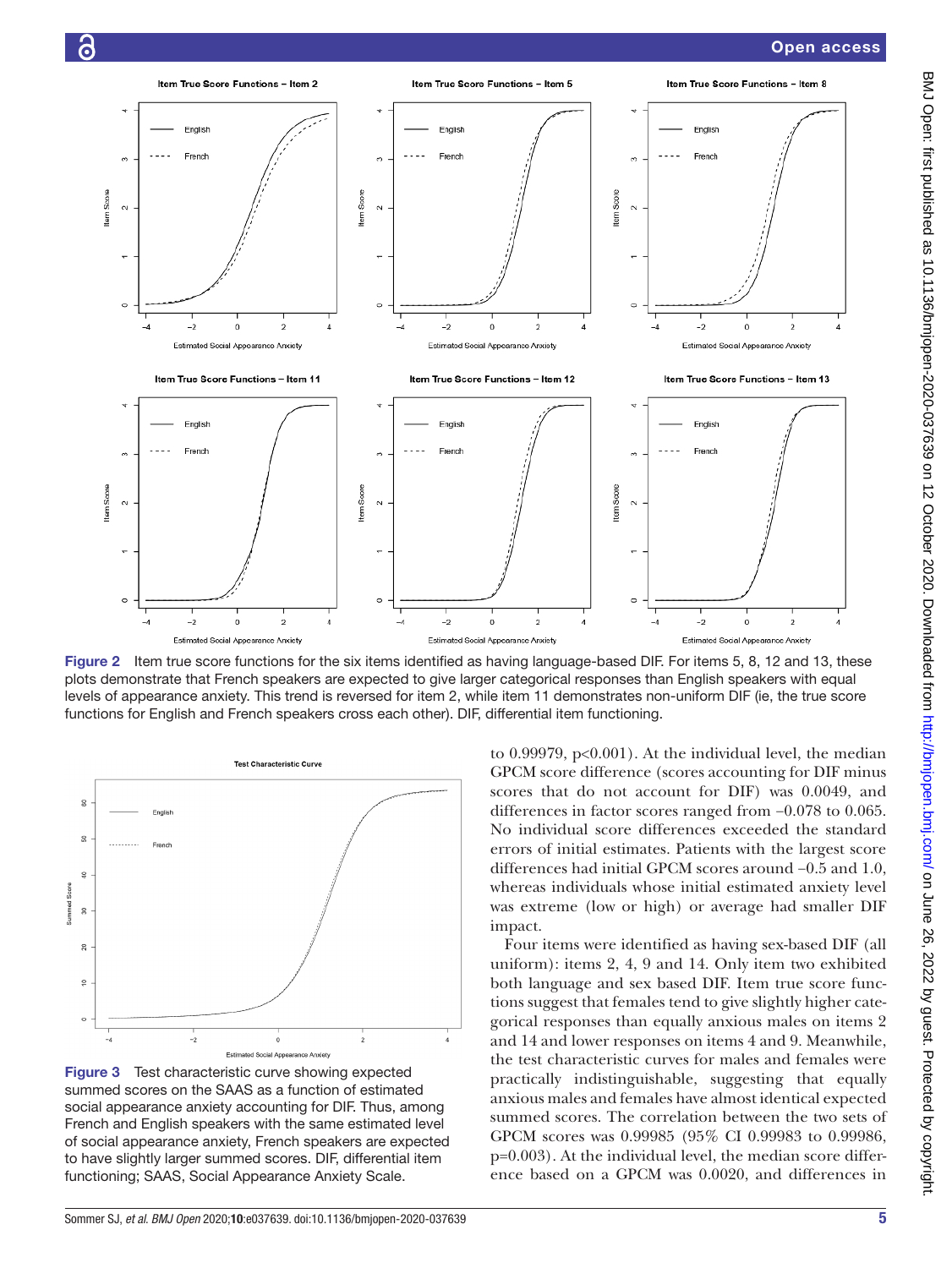

<span id="page-5-0"></span>Figure 4 The top plot shows GPCM score differences at the questionnaire level (accounting for DIF—not accounting for DIF) compared with factor scores accounting for DIF. The largest score differences occur at estimated appearance anxiety levels .5 SD below average and 1 SD above average. The figure on the bottom left shows a box plot of these score differences among all respondents. The figure on the bottom right shows these differences by language. Overall differences are small and are mostly negative for English speakers and positive for French speakers, suggesting that pooled scores from a GPCM will tend to overestimate appearance anxiety for French speakers and underestimate it for English speakers. DIF, differential item functioning; GPCM, generalised partial credit model.

factor scores ranged from −0.047 to 0.135. No individual score differences exceeded the SEs of initial estimates. The largest score differences were observed for individuals whose initial GPCM score was low (around −1.0 in this dataset); individuals with average or high estimated anxiety levels had comparatively low DIF impact.

Only one item (item 9) was identified as having DIF related to disease-type (non-uniform). This item was also identified as having sex-based DIF, but not languagebased DIF. Among patients with low appearance anxiety, those with limited disease are expected to give smaller categorical responses to item nine than patients with diffuse disease and equal levels of appearance anxiety; this pattern is reversed at the higher end of the latent spectrum. At the questionnaire level, expected summed scores were nearly identical across disease-type groups. The correlation between the two sets of GPCM scores was 0.99996 (95% CI 0.99996 to 0.99997, p<0.001). At the

individual level, the median GPCM score difference was 0.001 and these differences in factor scores ranged from −0.101 to 0.080. No individual score differences exceeded the SEs of initial estimates. The largest score differences were observed for individuals whose initial GPCM estimate was around 0, or slightly below.

For the SAAS-5, only item 12 was flagged for language based DIF, while item 14 was still flagged for gender-based DIF. In both cases, the correlation between factor scores was still high: 0.99995 for language-based DIF (95% CI 0.99995 to 0.99996, p=0.017) and 0.99971 for genderbased DIF (95% CI 0.99969 to 0.99974, p=0.018).

#### **DISCUSSION**

This study investigated whether the SAAS displays DIF across language, sex, and disease subtype groups among people with SSc. Nine items were flagged for languagebased DIF (eight uniform, one non-uniform), four were flagged with sex-based DIF (all uniform), and only one was flagged with disease-type based DIF (non-uniform). In reviewing translations of the items flagged with languagebased DIF, we did not observe any clear differences. Similarly negligible levels of DIF were found for the SAAS-5.

For all three analyses on the full-length SAAS, the high (>0.99) Pearson correlations between the two GPCM estimates imply that accounting for DIF does not provide much additional information about respondents' comparative levels of social appearance anxiety. The near-zero  $( $0.01$ ) associated p values nonetheless$ suggest that observed correlations are lower than what would be expected by random chance in a no-DIF null condition under identical measurement models. While previous analyses have used Pearson correlations $2^{122}$  to compare GPCM scores that do and do not account for DIF, other research has cautioned against this. $^{24}$  $^{24}$  $^{24}$  Our findings imply that very large correlations between initial and final GPCM estimates may still be smaller than simulated values under a no-DIF condition. Thus, we caution that correlations alone may not be particularly interpretable as a measure of DIF impact.

The relatively small ranges of GPCM score differences in all three analyses nonetheless support the conclusion that accounting for DIF has limited impact on individual estimated scores. In all cases, no individual differences exceeded initial SEs. Thus, estimated scores accounting for DIF were all within the range of inherent uncertainty in naïve GPCM estimates. The median score difference was largest for language-based DIF and smallest for disease-type-based DIF; however, the range of score differences was smallest in the language-based analysis, due to the existence of a few outliers in the other two cases.

Scatter plots of GPCM score differences as a function of naïve GPCM estimates (see [figure](#page-5-0) 4 for languagebased DIF) show that language-type, sex-type and diseasetype-based DIF impact is not constant across the latent spectrum. Naïve GPCM estimates near values where GPCM score differences are larger (ie, near −0.5 and 1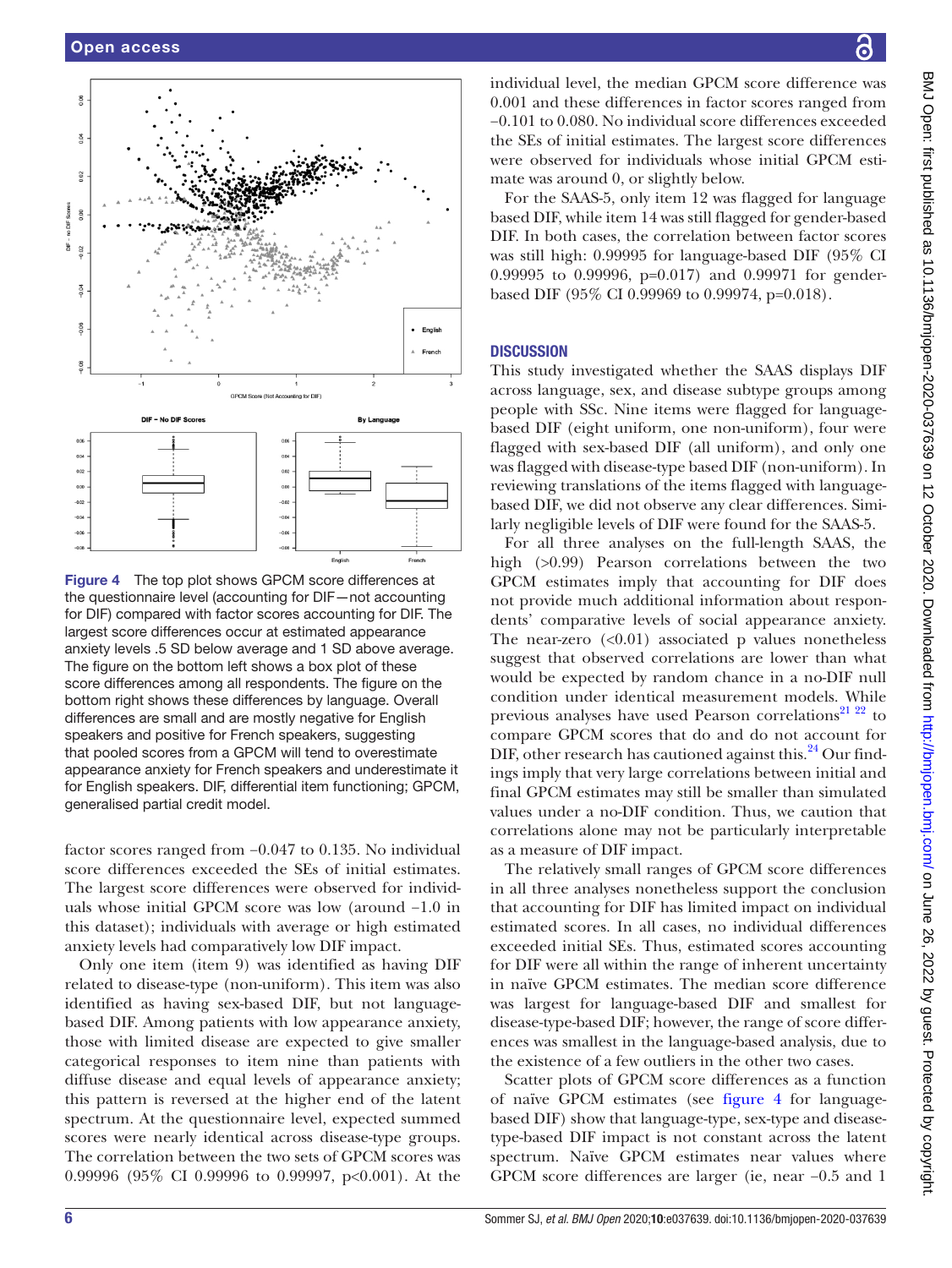for language-based DIF, −1 for sex-based DIF, and 0 for disease-type-based DIF) may therefore be slightly less certain.

While DIF impact was found to be small for both simple summed scores and naïve GPCM estimates, it is important to note that the choice between these two scoring methods is also relevant.<sup>25 26</sup> This paper explored three different methods for estimating social appearance anxiety levels based on responses to the SAAS: simple summed scores, naïve GPCM factor scores, and GPCM factor scores accounting for DIF. Our analysis aimed to assess comparability of scores across demographic groups, and therefore, mainly focused comparison between the two sets of GPCM factor scores; however, much more confidence in individual scores is gained in the jump from simple summed scores to a GPCM factor score, than in the jump from a naïve GPCM factor score to a GPCM factor score accounting for DIF. For example, in this dataset, individuals with the same summed score had naïve GPCM estimates of social appearance anxiety differing by up to 0.92 standardised units. Thus, regardless of whether DIF is accounted for in score calculations, a GPCM-based score or weighted summed score would be preferable over a simple summed score.

This study has several limitations. First, DIF was only investigated in the population of adults with scleroderma and results may not generalise to the general population. Second, in order to complete study questionnaires, patients were required to have access to the internet, which may bias the sample. Specifically, those with most severe disease may not be able to type due to the inability to use their fingers or hands. As well, it is possible that the oldest patients would be unable to participate. However, although the SPIN Cohort constitutes a convenience sample of SSc patients receiving treatment at a SPIN recruiting centre, and patients at these centres may differ from those in other settings, a comparison between SPIN Cohort participants and the European Scleroderma Trials and Research and Canadian Scleroderma Research Group cohorts showed broad comparability. $27$  This increases confidence that insights gained from the SPIN Cohort should be generalisable.

#### **CONCLUSION**

In conclusion, this study used an iterative algorithm implemented via the *lordif* package in R to flag items on the SAAS for DIF related to language of test administration, sex and disease type. After flagging items with DIF, impact was assessed primarily by looking at GPCM score correlations and differences before and after accounting for DIF. While at least one item was flagged for DIF in each analysis, DIF impact was assessed to be small, supporting the conclusion that GPCM scores are comparable across groups produced by these three demographic variables.

#### Author affiliations

<sup>1</sup>Applied Statistics, Social Science and Humanities, New York University, New York, New York, USA

<sup>2</sup>PRIISM Applied Statistics Center, New York University, New York, New York, USA <sup>3</sup>Behavioral Science Institute, Radboud University, Nijmegen, The Netherlands 4 Lady Davis Institute for Medical Research, Jewish General Hospital, Montreal, Quebec, Canada

5 San Diego Joint Doctoral Program in Clinical Psychology, San Diego State University/University of California, San Diego, California, USA 6 Psychiatry, McGill University, Montreal, Quebec, Canada 7 Scleroderma Foundation, Los Angeles, California, USA <sup>8</sup>School of Psychology, University of Minho, Braga, Portugal

9 Psychology, San Diego State University, San Diego, California, USA

<sup>10</sup>Medicine, McGill University, Montreal, Quebec, Canada

<sup>11</sup>Epidemiology, Biostatistics, and Occupational Health, McGill University, Montreal, Quebec, Canada

<sup>12</sup>Educational and Counselling Psychology, McGill University, Montreal, Quebec, Canada

<sup>13</sup>Psychology, McGill University, Montreal, Quebec, Canada

Collaborators SPIN Investigators: Murray Baron (McGill University, Montreal, Quebec, Canada); Susan J Bartlett (McGill University, Montreal, Quebec, Canada); Daniel E Furst (Division of Rheumatology, Geffen School of Medicine, University of California, Los Angeles, California, USA); Maureen D Mayes (University of Texas McGovern School of Medicine, Houston, Texas, USA); Luc Mouthon (Université Paris Descartes, Paris, France); Warren R Nielson (St. Joseph's Health Care, London, Ontario, Canada); Robert Riggs (Scleroderma Foundation, Danvers, Massachusetts, USA); Maureen Sauve (Scleroderma Society of Ontario, Hamilton, Ontario); Fredrick Wigley (Johns Hopkins University School of Medicine, Baltimore, Maryland, USA); Shervin Assassi (University of Texas McGovern School of Medicine, Houston, Texas, USA); Andrea Benedetti (McGill University, Montreal, Quebec, Canada); Isabelle Boutron (Université Paris Descartes, and Assistance Publique - Hôpitaux de Paris, Paris, France); Angela Costa Maia (University of Minho, Braga, Portugal); Lindsay Cronin (Scleroderma Foundation, Western Pennsylvania Chapter, Pittsburgh, Pennsylvania, USA); Ghassan El-Baalbaki (Université du Québec à Montréal, Montreal, Quebec, Canada); Carolyn Ells (McGill University, Montreal, Quebec, Canada); Stephen Elrod (Scleroderma Foundation, Southern California Chapter, Los Angeles, California, USA); Cornelia van den Ende (Sint Maartenskliniek, Nijmegen, The Netherlands); Kim Fligelstone (Scleroderma & Raynaud's UK, London, UK); Catherine Fortune (Scleroderma Society of Ontario, Hamilton, Ontario, Canada); Tracy Frech (University of Utah, Salt Lake City, Utah, USA); Amy Gietzen (Scleroderma Foundation, Tri-State Chapter, Binghamton, New York, USA); Dominique Godard (Association des Sclérodermiques de France, Sorel-Moussel, France); Geneviève Guillot (Sclérodermie Québec, Montreal, Quebec, Canada); Shirley Haslam (Scleroderma Society of Ontario, Hamilton, Ontario, Canada); Monique Hinchcliff (Yale School of Medicine, New Haven, Connecticut, USA); Marie Hudson (McGill University, Montreal, Quebec, Canada); Ann Impens (Midwestern University, Downers Grove, Illinois, USA); Yeona Jang (McGill University, Montreal, Quebec, Canada); Sindhu R Johnson (Toronto Scleroderma Program, Mount Sinai Hospital, Toronto Western Hospital, and University of Toronto, Toronto, Ontario, Canada); Ann Tyrell Kennedy (Federation of European Scleroderma Associations, Dublin, Ireland); Annett Körner (McGill University, Montreal, Quebec, Canada); Maggie Larche (McMaster University, Hamilton, Ontario, Canada); Carlo Marra (Memorial University, St. John's, Newfoundland, Canada); Christelle Nguyen (Université Paris Descartes, and Assistance Publique - Hôpitaux de Paris, Paris, France); Karen Nielsen (Scleroderma Society of Ontario, Hamilton, Ontario, Canada); Janet Pope (University of Western Ontario, London, Ontario, Canada); Alexandra Portales (Asociación Española de Esclerodermia, Madrid, Spain); François Rannou (Université Paris Descartes, and Assistance Publique - Hôpitaux de Paris, Paris, France); Michelle Richard (Scleroderma Society of Nova Scotia, Halifax, Nova Scotia, Canada); Tatiana Sofia Rodriguez Reyna (Instituto Nacional de Ciencias Médicas y Nutrición Salvador Zubirán, Mexico City, Mexico); Ken Rozee (Scleroderma Society of Nova Scotia, Halifax, Nova Scotia, Canada); Anne A. Schouffoer (Leiden University Medical Center, Leiden, The Netherlands); Russell J Steele (Jewish General Hospital and McGill University, Montreal, Quebec, Canada); Nancy Stephens (Scleroderma Foundation, Michigan Chapter, Southflied, Michigan, USA); Maria E Suarez-Almazor (University of Texas MD Anderson Cancer Center, Houston, Texas, USA); Joep Welling (NVLE Dutch patient organization for systemic autoimmune diseases, Utrecht, The Netherlands, and Federation of European Scleroderma Associations, Brussel, Belgium); Durhane Wong-Rieger (Canadian Organization for Rare Disorders, Toronto, Ontario, Canada); Christian Agard (Centre Hospitalier Universitaire - Hôtel-Dieu de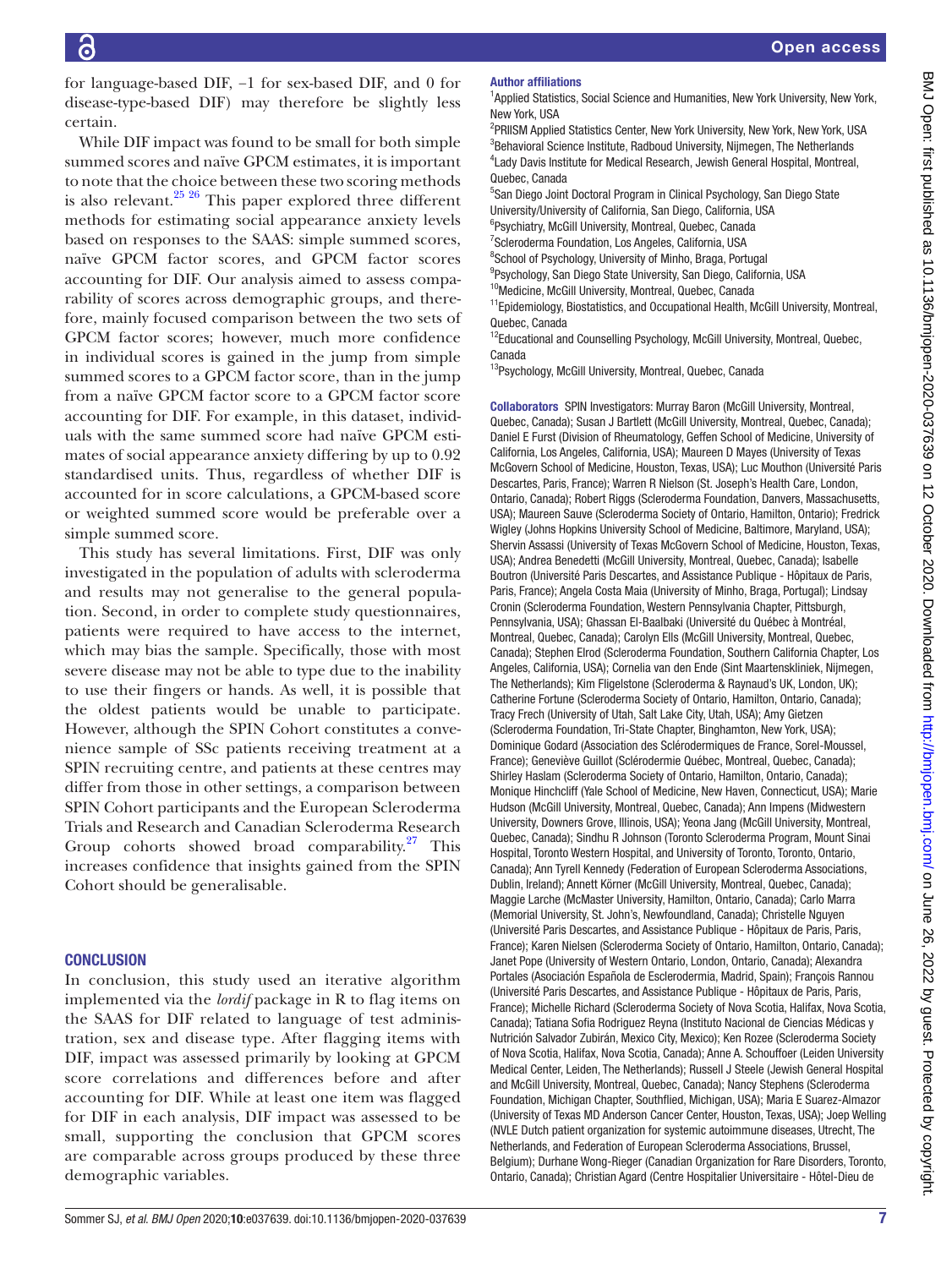#### Open access

Nantes, Nantes, France); Alexandra Albert (Université Laval, Quebec, Quebec, Canada); Marc André (Centre Hospitalier Universitaire Gabriel-Montpied, Clermont-Ferrand, France); Guylaine Arsenault (Université de Sherbrooke, Sherbrooke, Quebec, Canada); Ilham Benzidia (Assistance Publique - Hôpitaux de Paris, Hôpital St-Louis, Paris, France); Elana J Bernstein (Columbia University, New York, New York, USA); Sabine Berthier (Centre Hospitalier Universitaire Dijon Bourgogne, Dijon, France); Lyne Bissonnette (Université de Sherbrooke, Sherbrooke, Quebec, Canada); Gilles Boire (Université de Sherbrooke, Sherbrooke, Quebec, Canada); Alessandra Bruns (Université de Sherbrooke, Sherbrooke, Quebec, Canada); Patricia Carreira (Servicio de Reumatologia del Hospital 12 de Octubre, Madrid, Spain); Marion Casadevall (Assistance Publique - Hôpitaux de Paris, Hôpital Cochin, Paris, France); Benjamin Chaigne (Assistance Publique - Hôpitaux de Paris, Hôpital Cochin, Paris, France); Lorinda Chung (Stanford University, Stanford, California, USA); Pascal Cohen (Assistance Publique - Hôpitaux de Paris, Hôpital Cochin, Paris, France); Chase Correia (Northwestern University, Chicago, Illinois, USA); Pierre Dagenais (Université de Sherbrooke, Sherbrooke, Quebec, Canada); Christopher Denton (Royal Free London Hospital, London, UK); Robyn Domsic (University of Pittsburgh, Pittsburgh, Pennsylvania, USA); Sandrine Dubois (Centre Hospitalier Régional Universitaire de Lille, Hôpital Claude Huriez, Lille, France); James V Dunne (St. Paul's Hospital and University of British Columbia, Vancouver, British Columbia, Canada); Bertrand Dunogue (Assistance Publique - Hôpitaux de Paris, Hôpital Cochin, Paris, France); Alexia Esquinca (Instituto Nacional de Ciencias Médicas y Nutrición Salvador Zubirán, Mexico City, Mexico); Regina Fare (Servicio de Reumatologia del Hospital 12 de Octubre, Madrid, Spain); Dominique Farge-Bancel (Assistance Publique - Hôpitaux de Paris, Hôpital St-Louis, Paris, France); Paul R Fortin (CHU de Québec - Université Laval, Quebec, Quebec, Canada); Anna Gill (Royal Free London Hospital, London, UK); Jessica Gordon (Hospital for Special Surgery, New York City, New York, USA); Brigitte Granel-Rey (Aix Marseille Université, and Assistance Publique - Hôpitaux de Marseille, Hôpital Nord, Marseille, France); Claire Grange (Centre Hospitalier Lyon Sud, Lyon, France); Genevieve Gyger (Jewish General Hospital and McGill University, Montreal, Quebec, Canada); Eric Hachulla (Centre Hospitalier Régional Universitaire de Lille, Hôpital Claude Huriez, Lille, France); Pierre-Yves Hatron (Centre Hospitalier Régional Universitaire de Lille, Hôpital Claude Huriez, Lille, France); Sabrina Hoa (CHUM - Centre hospitalier de l'Université de Montréal, Montreal, Quebec, Canada); Ariane L Herrick (University of Manchester, Salford Royal NHS Foundation Trust, Manchester, UK); Adrian Hij (Assistance Publique - Hôpitaux de Paris, Hôpital St-Louis, Paris, France); Alena Ikic (Université Laval, Quebec, Quebec, Canada); Niall Jones (University of Alberta, Edmonton, Alberta, Canada); Artur Jose de B. Fernandes (Université de Sherbrooke, Sherbrooke, Quebec, Canada); Suzanne Kafaja (University of California, Los Angeles, California, USA); Nader Khalidi (McMaster University, Hamilton, Ontario, Canada); Marc Lambert (Centre Hospitalier Régional Universitaire de Lille, Hôpital Claude Huriez, Lille, France); David Launay (Centre Hospitalier Régional Universitaire de Lille, Hôpital Claude Huriez, Lille, France); Patrick Liang (Université de Sherbrooke, Sherbrooke, Quebec, Canada); Hélène Maillard (Centre Hospitalier Régional Universitaire de Lille, Hôpital Claude Huriez, Lille, France); Nancy Maltez (University of Ottawa, Ottawa, Ontario, Canada); Joanne Manning (Salford Royal NHS Foundation Trust, Salford, UK); Isabelle Marie (CHU Rouen, Hôpital de Bois-Guillaume, Rouen, France); Maria Martin (Servicio de Reumatologia del Hospital 12 de Octubre, Madrid, Spain); Thierry Martin (Les Hôpitaux Universitaires de Strasbourg, Nouvel Hôpital Civil, Strasbourg, France); Ariel Masetto (Université de Sherbrooke, Sherbrooke, Quebec, Canada); François Maurier (Hôpitaux Privés de Metz, Hôpital Belle-Isle, Metz, France); Arsene Mekinian (Assistance Publique - Hôpitaux de Paris, Hôpital St-Antoine, Paris, France); Sheila Melchor (Servicio de Reumatologia del Hospital 12 de Octubre, Madrid, Spain); Mandana Nikpour (St Vincent's Hospital and University of Melbourne, Melbourne, Victoria, Australia); Vincent Poindron (Les Hôpitaux Universitaires de Strasbourg, Nouvel Hôpital Civil, Strasbourg, France); Susanna Proudman (Royal Adelaide Hospital and University of Adelaide, Adelaide, South Australia, Australia); Alexis Régent (Assistance Publique - Hôpitaux de Paris, Hôpital Cochin, Paris, France); Sébastien Rivière (Assistance Publique - Hôpitaux de Paris, Hôpital St-Antoine, Paris, France); David Robinson (University of Manitoba, Winnipeg, Manitoba, Canada); Esther Rodriguez (Servicio de Reumatologia del Hospital 12 de Octubre, Madrid, Spain); Sophie Roux (Université de Sherbrooke, Sherbrooke, Quebec, Canada); Perrine Smets (Centre Hospitalier Universitaire Gabriel-Montpied, Clermont-Ferrand, France;) Doug Smith, (University of Ottawa, Ottawa, Ontario, Canada); Vincent Sobanski (Centre Hospitalier Régional Universitaire de Lille, Hôpital Claude Huriez, Lille, France); Robert Spiera (Hospital for Special Surgery, New York City, New York, USA); Virginia Steen (Georgetown University, Washington, DC, USA); Wendy Stevens (St Vincent's Hospital and University of Melbourne, Melbourne, Victoria, Australia); Evelyn Sutton (Dalhousie University, Halifax, Nova Scotia, Canada); Benjamin Terrier (Assistance Publique -Hôpitaux de Paris, Hôpital Cochin, Paris, France); Carter Thorne (Southlake

Regional Health Centre, Newmarket, Ontario, Canada); John Varga (University of Michigan, Ann Arbor, Michigan, USA); Pearce Wilcox (St. Paul's Hospital and University of British Columbia, Vancouver, British Columbia, Canada); Angelica Bourgeault (Jewish General Hospital, Montreal, Quebec, Canada); Andrea Carboni Jiménez (Jewish General Hospital, Montreal, Quebec, Canada); Sami Harb (Jewish General Hospital, Montreal, Quebec, Canada); Lydia Tao (Jewish General Hospital, Montreal, Quebec, Canada).

Contributors DH and BDT were responsible for the study conception. LK, M-EC, VLM, BDT and the SPIN Investigators contributed to data collection. SJS, DH, LK, M-EC, SG, KG, CL, VLM, BDT contributed to data analysis and interpretation. SJS and DH drafted the manuscript. All authors provided a critical revision of the manuscript and approved the final version of the manuscript. DH is the guarantor.

Funding SPIN has been funded by grants from the Canadian Institutes of Health Research (TR3-119192, PJT-148504, PJT-149073, SCT-162963), the Canadian Initiative for Outcomes in Rheumatology Care, and the Arthritis Society. In addition, SPIN has received institutional contributions from the Female Davis Institute for Medical Research of the Jewish General Hospital, Montreal, Canada and from McGill University, Montreal, Canada. SPIN has also received support from Scleroderma Canada, the Scleroderma Society of Ontario, Sclérodermie Québec, the Scleroderma Society of Nova Scotia, the Scleroderma Association of British Columbia, Scleroderma Manitoba, and the Scleroderma Society of Saskatchewan.

#### Competing interests None declared.

Patient and public involvement Patients and/or the public were involved in the design, or conduct, or reporting, or dissemination plans of this research. Refer to the Methods section for further details.

Patient consent for publication Not required.

Ethics approval The SPIN Cohort study was approved by the Research Ethics Committee of the Jewish General Hospital, Montreal, Canada (MP-05-2013-150, 12–123) and by the Institutional Review Boards of each participating centre.

Provenance and peer review Not commissioned; externally peer reviewed.

Data availability statement Data are available on reasonable request. Data from the SPIN Cohort can be requested from the corresponding author.

Open access This is an open access article distributed in accordance with the Creative Commons Attribution Non Commercial (CC BY-NC 4.0) license, which permits others to distribute, remix, adapt, build upon this work non-commercially, and license their derivative works on different terms, provided the original work is properly cited, appropriate credit is given, any changes made indicated, and the use is non-commercial. See: [http://creativecommons.org/licenses/by-nc/4.0/.](http://creativecommons.org/licenses/by-nc/4.0/)

#### ORCID iD

Brett D Thombs<http://orcid.org/0000-0002-5644-8432>

#### <span id="page-7-0"></span>REFERENCES

- 1 Weldring T, Smith SMS, Outcomes P-R. Pros and patient-reported outcome measures (PROMs). *Health Serv Insights* 2013;6:61–8.
- <span id="page-7-1"></span>2 Thombs BD, van Lankveld W, Bassel M, *et al*. Psychological health and well-being in systemic sclerosis: state of the science and consensus research agenda. *[Arthritis Care Res](http://dx.doi.org/10.1002/acr.20187)* 2010;62:1181–9.
- <span id="page-7-2"></span>3 Kwakkenbos L, Willems LM, Baron M, *et al*. The comparability of English, French and Dutch scores on the functional assessment of chronic illness Therapy-Fatigue (FACIT-F): an assessment of differential item functioning in patients with systemic sclerosis. *[PLoS](http://dx.doi.org/10.1371/journal.pone.0091979)  [One](http://dx.doi.org/10.1371/journal.pone.0091979)* 2014;9:e91979.
- <span id="page-7-3"></span>Teresi JA. Overview of quantitative measurement methods. equivalence, invariance, and differential item functioning in health applications. *[Med Care](http://dx.doi.org/10.1097/01.mlr.0000245452.48613.45)* 2006;44:S39–49.
- <span id="page-7-4"></span>5 Holland PW, Wainer H. *Differential item functioning*. Taylor & Francis, 2012.
- <span id="page-7-5"></span>6 Allanore Y, Simms R, Distler O, *et al*. Systemic sclerosis. *[Nat Rev Dis](http://dx.doi.org/10.1038/nrdp.2015.2)  [Primers](http://dx.doi.org/10.1038/nrdp.2015.2)* 2015;1:15002.
- 7 Clements PJ, Furst DE. *Systemic sclerosis*. 2 ed. Baltimore: Lippincott Williams & Wilkins, 2003.
- 8 Gholizadeh S, Fox RS, Mills SD, *et al*. *Coping with the disfigurement of scleroderma: facial, skin, and hand changes.Scleroderma*. . Springer international publishing, 2017: 2. 713–21.
- <span id="page-7-6"></span>9 Kwakkenbos L, Delisle VC, Fox RS, *et al*. Psychosocial aspects of scleroderma. *[Rheum Dis Clin North Am](http://dx.doi.org/10.1016/j.rdc.2015.04.010)* 2015;41:519–28.
- <span id="page-7-7"></span>10 Hart TA, Flora DB, Palyo SA, *et al*. Development and examination of the social appearance anxiety scale. *[Assessment](http://dx.doi.org/10.1177/1073191107306673)* 2008;15:48–59.